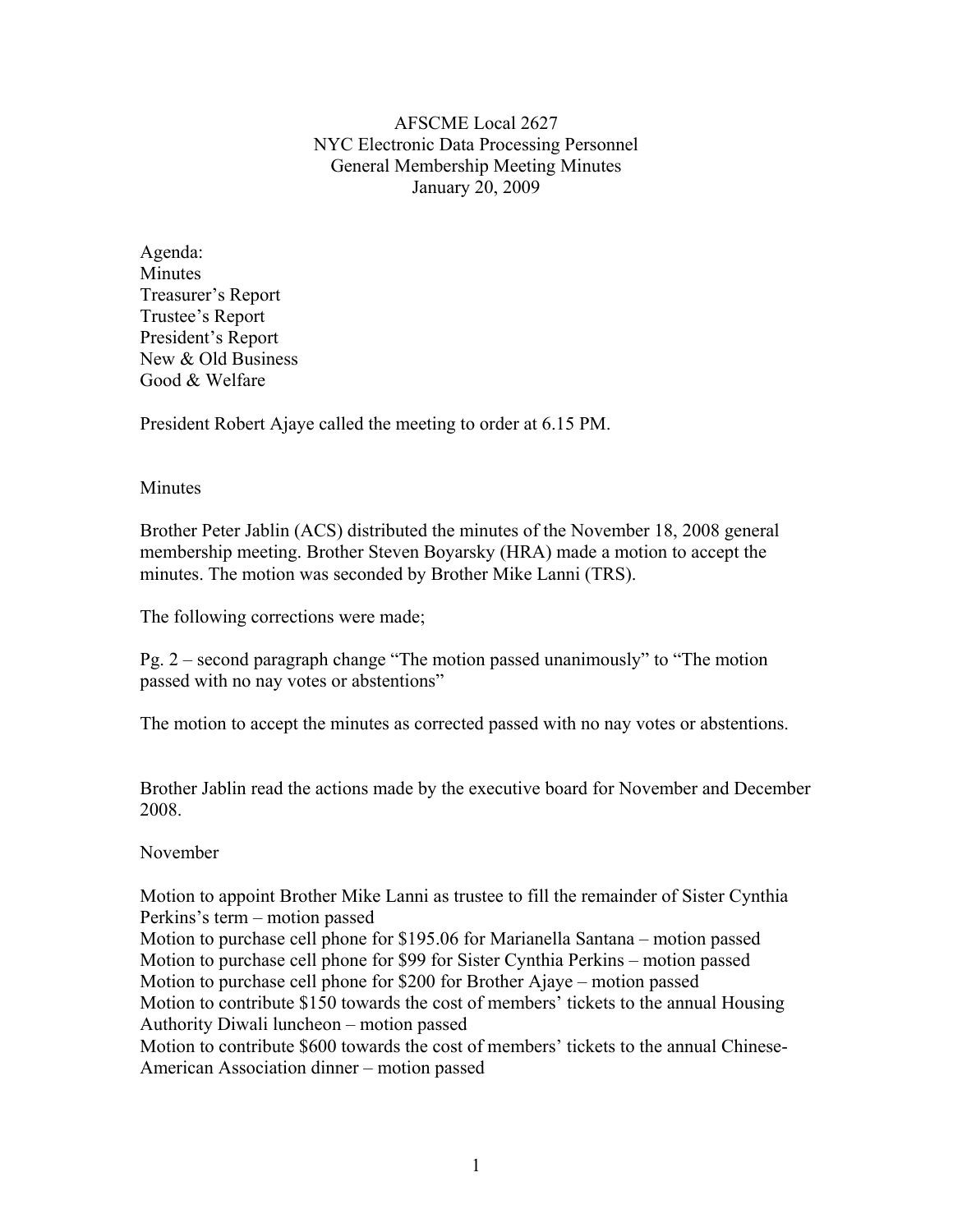Motion to increase the budgets of the African-American, Asian and Women's History committees from \$1500 to \$2500 – motion passed

### December

Motion to send Brother Bruce Heigh to the National Labor and Management Conference in Hollywood Florida at a cost of \$3000 – motion failed Motion to give holiday gifts to DC 37 staff members at the same level as was given in 2007 – motion passed

## Treasurer's Report

Treasurer Bruce Heigh distributed the local's financial statements for the months of October and November 2008.

Gilbert Sambolin (DOE) made a motion to accept the Treasurer's report. Robert Fishburne (HRA) seconded the motion.

For the month of October, 2008, the local had a total income of \$189,394 and total expenditures of \$198,243. The local had an excess of expenses over income for the month of \$8,849 and ended the month of October 2008 with a cash balance of \$209,457.

For the month of November, 2008, the local had a total income of \$176,380 and total expenditures of \$197,931. The local had an excess of expenses over income for the month of \$21,551 and ended the month of November 2008 with a cash balance of \$187,905.

Brother Eugene Olmstead (HRA) asked why there was a \$13,000 difference in the excess of expenses over income between the months of November and October. Brother Heigh said that the November statement included expenses related to the AFSCME convention and a furniture purchase of \$5803, related to the office renovations which was budgeted around 1997.

Brother Artie Kellum (HRA) asked for a breakdown of the office furniture expense. Brother Heigh said that the purchase included 2 desks, lateral filing cabinets and a hutch with hinge doors.

Brother Kellum asked if the furniture purchases were completed. Brother Ajaye said that the original motion was for \$10,000. Brother Ajaye said that there was a carpet purchase made, and that the carpet still had to be installed and the office painted. Brother Ajaye said that eventually another computer will have to be purchased. Brother Ajaye said approximately \$2,000 remained in the original budget, and that if additional money was needed he would ask the executive board to approve it.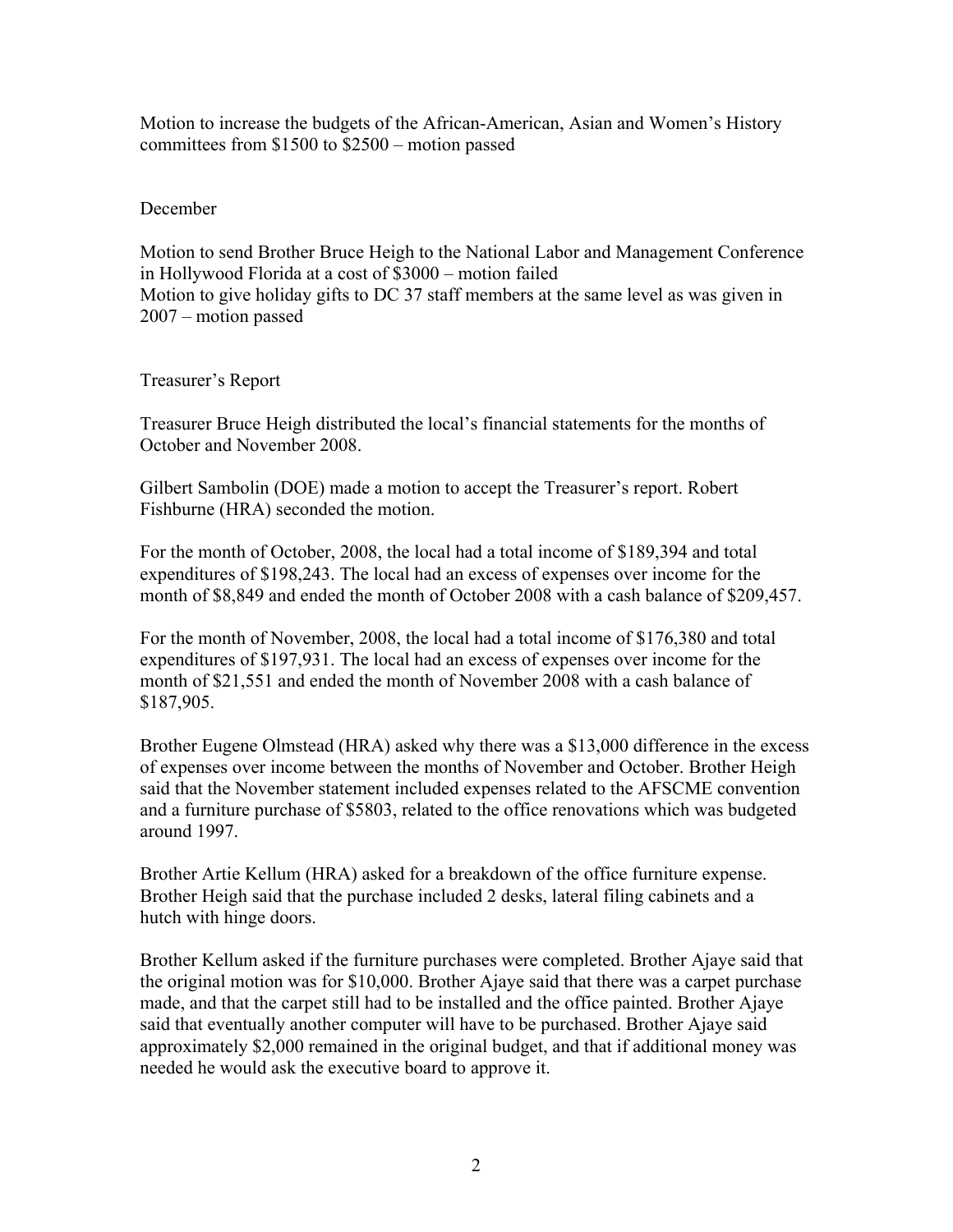Brother Steven Boyarsky (HRA) asked why it was necessary to increase the budget of the three heritage committees by \$1,000 each. Brother Ajaye said that in the past he had chaired the African-American history committee and that because of the cost of the food and other expenses going up, \$1500 was no longer sufficient to cover the expenses of the event. Brother Ajaye asked the membership to increase their participation in these events.

The motion to accept the Treasurer's report passed with no nay votes or abstentions.

DC 37 Council representative Lisa Riccio sworn in trustee Brother Norman Horowitz (Transit Authority).

## Trustee's Report

The Local's three trustees, Brother Artie Kellum (HRA), Brother Mike Lanni (TRS) and Brother Norman Horowitz (Transit Authority) read the Local's audited financial statements for the year ended December 31, 2007. (audited by Peter DeCarlo, CPA)

The local ended the year with total assets of \$176,316. Total dues for the year were \$2,082,167 and total interest was \$4,396 comprising total revenues of \$2,086,563. Total expenses were \$2,041,057 and the change in unrestricted net assets for the year was \$45,506. Unrestricted net assets at the beginning of the year were \$130,810, and at the end of the year were \$176,316.

Brother Steven Boyarsky (HRA) asked what unrestricted net assets are. Peter De Carlo said that unrestricted net assets is a term used in non-profit accounting that means that the local can use those assets to do anything that the local is allowed to do.

Brother Eugene Olmstead (HRA) made a motion to accept the trustee's report. The motion was seconded by Brother Charles McClain (HRA) and passed with no nay votes or abstentions.

#### President's Report

Brother Ajaye began his President's report by giving the vote counts for Local 2627 for the ratification of the recently approved citywide economic contract. 2986 ballots were mailed, of which 1900 were received back. There were 1829 Yes votes, 50 No votes, 14 were from people not on the membership list, 1 had no identification, and 4 were agency shop.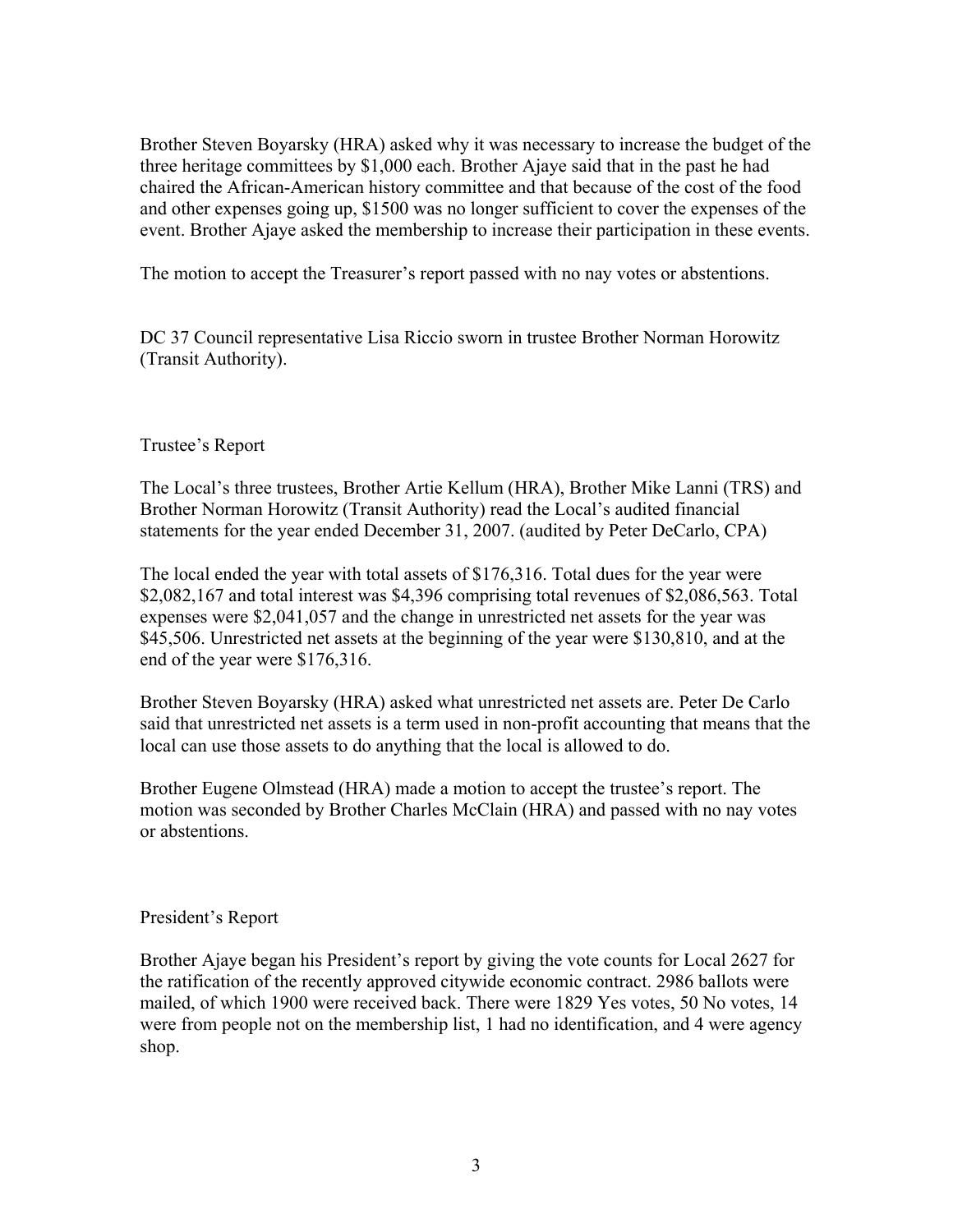Brother Ajaye said that the local will be making efforts to reduce the number of agency shop fee payers by getting them to join the union.

Brother Ajaye said that there was a delay in establishing payment dates at the Transit Authority because they are awaiting ratification of all the contracts.

Brother Ajaye said that we still don't have a payment date for the .34% longevity increase from the last contract, and that the .1% at the end of this contract will also probably be used for longevity increases.

Brother Gilbert Sambolin (DOE) asked if the local could print out a salary chart with the new contractual increases. Brother Ajaye said that he was waiting for Research and Negotiations to provide it, and as soon as they did he would put it on-line.

Brother Heigh said that the local's dues will be increasing by 70 cents per paycheck for full-timers and 50 cents bi-weekly for part-timers due to AFSCME and DC 37's per capita dues increases.

Brother Ajaye said that as on January 1 Transit Authority members will be eligible for DC 37 education benefits. Sister Cynthia Perkins said that on-line courses are now reimbursable through the DC 37 education fund.

Brother Ajaye said that the open-competitive Computer Service Technician exam has been scored and rated by DCAS, but that the list has not been established yet. Brother Ajaye also said that the local is planning on having a review class for the upcoming promotional Supervising Computer Service Technician exam, and is attempting to locate a member with the proper skill set to teach the course. Brother Jablin said that it is very important that the Computer Service Technician list be established as soon as possible because it will give provisional members an opportunity to become permanent. Brother Jablin also said that if persons on the Computer Service Technician list have the opportunity to take the Supervising Computer Service Technician exam, it is very important to provide them with clear instructions on how to do so.

Brother Ajaye said that it looks unlikely that there will be an early retirement incentive offered.

Brother Ajaye said that \$107 for the legal benefit will be included in the W-2's of members who are eligible for it.

Dorothea Lawrence of the World Trade Center Health Center program made a presentation on the services her program offers to individuals who have 9/11 health related problems. The program is available at three sites, Bellevue Hospital, Elmhurst Hospital and Gouverneur Healthcare Services and the phone number for more information is 1-877-WTC-0107. Ms. Lawrence's phone number is 1-212-815-1692.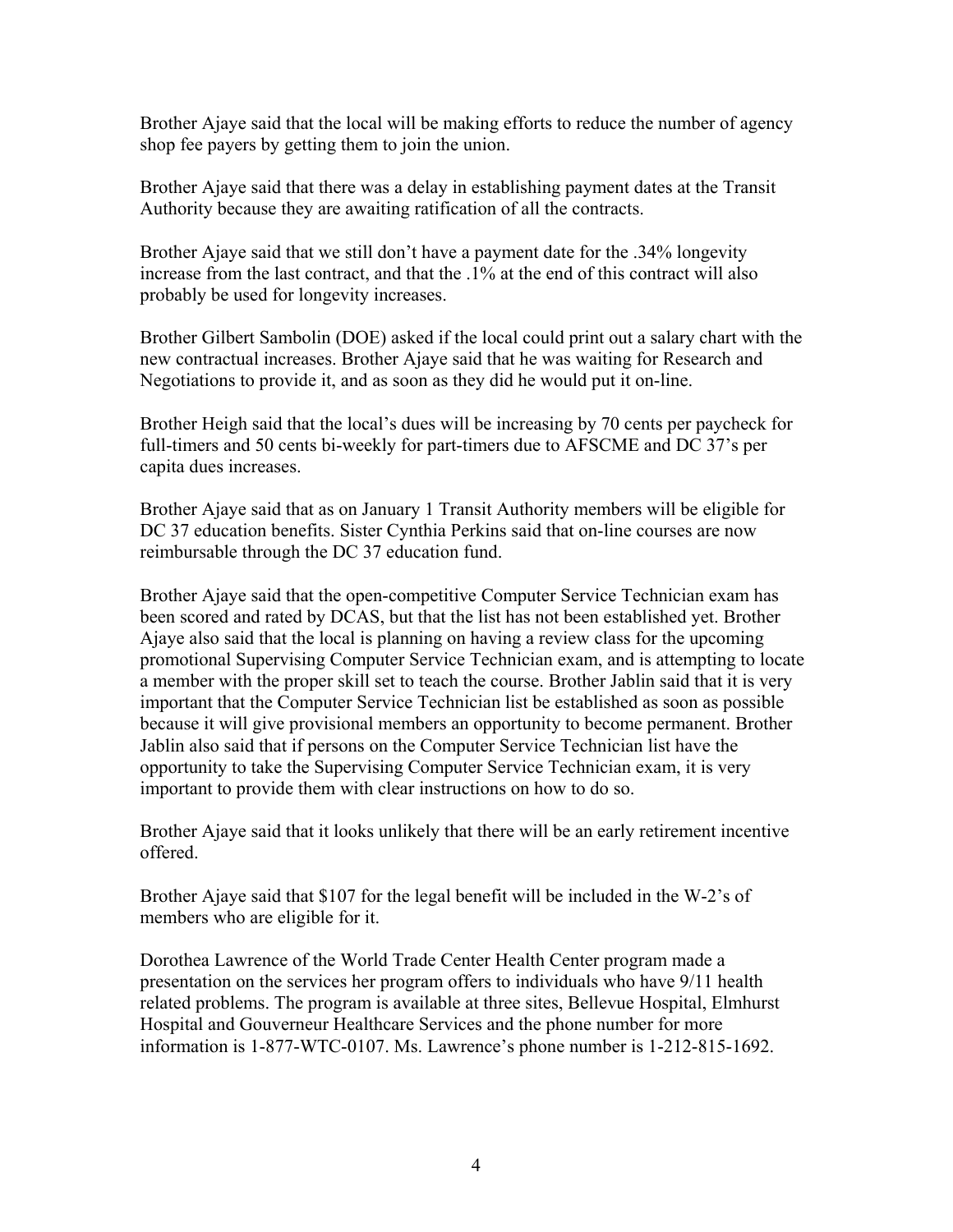Brother Ajaye said that DC 37 Research and Negotiations must be notified first prior to any agency layoffs.

Brother Ajaye said that a member may be replaced by someone on a civil service list for their title if they are provisional. He also said that the DCAS five-year plan to reduce provisionals is available on-line at the DCAS website. He said that provisional members should take any civil service exam that is open that they are eligible for.

Brother Ajaye said that every provisional in a title must be laid-off before a permanent employee can be laid-off.

Sister Florence Smith (Corrections) asked if layoff procedures could be posted at worksites so members would know them. Brother Ajaye said he would consider posting them on-line.

Brother Ajaye asked Francisco Guzman (BMCC), the local's webmaster to address the meeting. Brother Guzman said the local has approximately 1700 e-mail addresses for approximately 4000 members and asked members for suggestions on how to improve the e-alert system.

Brother Paul Daniels (DOE) asked if it is only pure provisional members who are at risk of losing their jobs due to replacement from civil service lists. Brother Ajaye said that this is true.

# Old Business

Beth Hillelson (HRA) asked if there was any resolution on the missing grievances. Sister Cynthia Perkins said that Council Representatives Marianella Santana, Lisa Riccio and Raul Martinez were working on resolving any outstanding questions.

# New Business

Brother Ajaye said that he is the co-chair of the DC 37 Black History Committee, along with Deborah Pitts, President of Local 1113. Brother Ajaye said that Local 2627 will be co-sponsoring the opening night event with Local 1113 on February 2. Bill Lucy, International Secretary-Treasurer of AFSCME will be the guest speaker.

The annual Black History Family Day will be Saturday February 7, and the closing event will be Friday night February 27. Brother Ajaye encouraged members to attend as many events as they can.